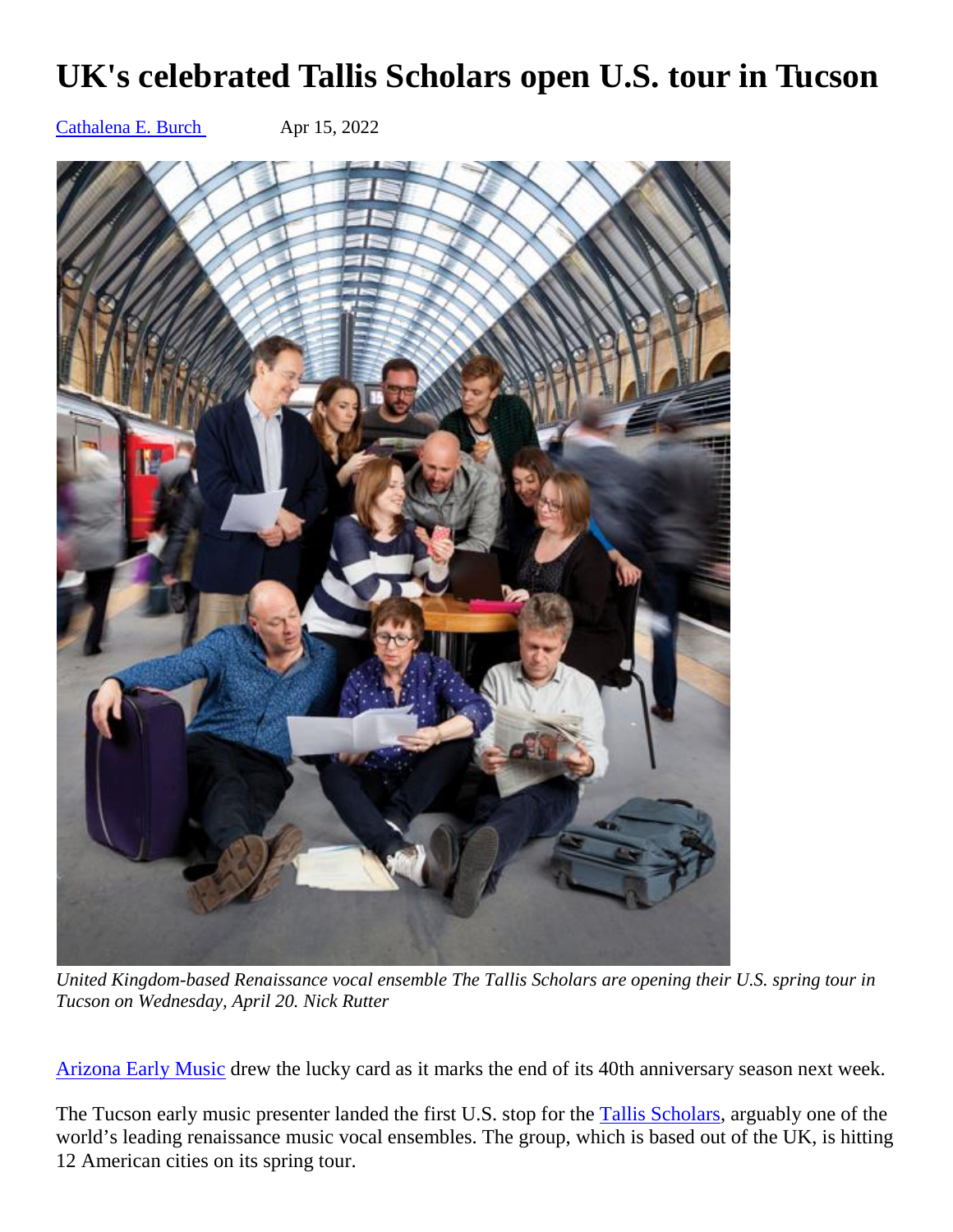The three-times Grammy-nominated Tallis Scholars, under the direction of founding conductor Peter Phillips, will perform vocal music by Spanish Renaissance composers Francisco Guerrero, Juan Vasquez, Alonso Lobo and Tomás Luis de Victoria on Wednesday, April 20, at Grace St. Paul's Episcopal Church.

Phillips said in an email interview this is the group's first-ever Tucson appearance.

"It is a huge grab for us," said Arizona Early Music Executive Director [Dominic Giardino.](https://tucson.com/entertainment/music/tucsons-arizona-early-music-hires-first-paid-employee-in-40-year-history/article_0da0e9d6-f3ce-11eb-be59-b3eb6868b1ac.html) "Typically large ensembles like the Tallis Scholars, when they are doing an international tour, they are hitting major metropolitans areas … bouncing back and forth between Boston, New York and Philadelphia."

The 10-member ensemble, under the direction of Phillips, was expected to perform in Tucson last season, but the concert and the group's American tour was put on hold courtesy of the pandemic.

On the do-over tour, the group will hit mostly college towns in Texas; California; Virginia; Washington, D.C.; Oregon; and Washington State.

Phillips said the group will perform music from the Golden Age of Spanish polyphony, works written toward the end of the Renaissance period.

"It includes one of the greatest masterpieces of the High Renaissance — Victoria's Requiem — which is prefaced with other Spanish compositions by Guerrero, Lobo and Vasquez," he said. "All this music was originally written to be sung as part of the traditional Catholic liturgy."

In addition to Wednesday's performance, Tallis Scholars will hold a masterclass with the students of [University of Arizona](https://music.arizona.edu/people/directory/erschaue/#:~:text=Elizabeth) Choral Activities Director Elizabeth Schauer at 2 p.m. Tuesday, April 19, at Holsclaw Hall in the Fred Fox School of Music. The public is invited to attend at no cost.

Arizona Early Music was founded by a group of friends that included UA faculty members James Anthony and John Boe in the spring of 1982 to present early music from the Medieval, Renaissance and Baroque periods to Tucson. The group's annual concert series includes some of the world's most celebrated ensembles as well as contemporary artists who are performing early music to younger audiences.

Giardino said his organization also is focused on giving back to the community including with events like the Tallis Scholar's masterclass. Arizona Early Music also offers \$5 tickets to anyone 30 and younger as a way to bring younger audiences to its concerts.

"This is a big part of what we are envisioning for Arizona Early Music," Giardino said. "If we are going to have these really big artists here in Tucson … then we need to have a way to impact the next generation."

The Tallis Scholars concert closes out a season that included The Aulos Ensemble's final tour, the Parthenia Viol Consort and the dueling lutes of renowned lutists Paul O'Dette and Ronn McFarlane. Arizona Early Music had hoped to present its inaugural Tucson Baroque Music Festival in late January, but the three-day event was [postponed](https://tucson.com/entertainment/music/tucson-baroque-festival-postponed-due-to-spike-in-covid-cases/article_5a665ac0-732c-11ec-a90f-bf485cac2cd9.html) because of the pandemic.